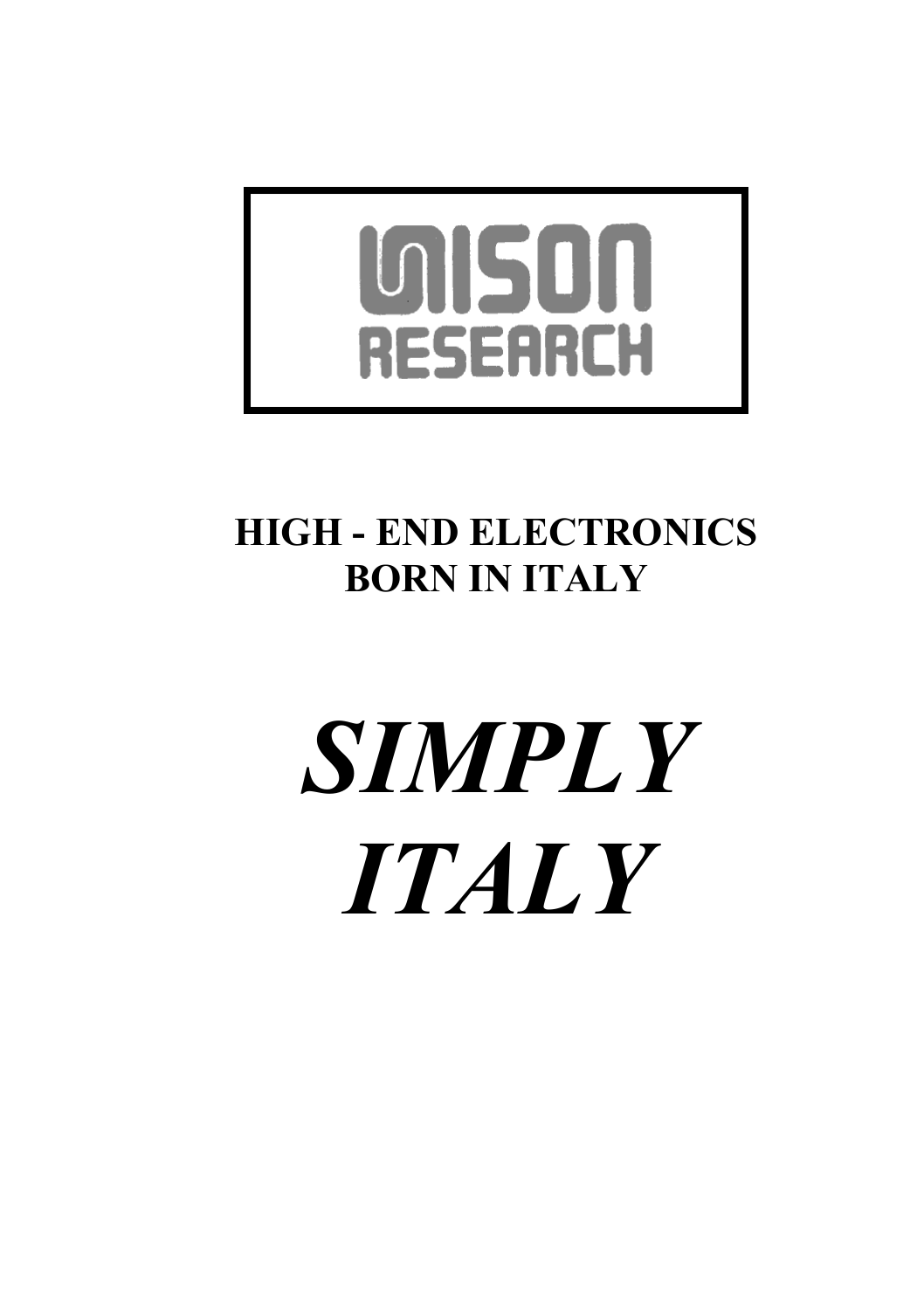# OWNERS MANUAL

First, we would like to thank you for choosing a valve amplifier from A.R.I.A. Advanced Research In Audio srl.

Your new amplifier is the result of many years of electronic design experience, allied to a thorough understanding of electronic valves. But more than that it is the fruit of our passion, and of our wish to create products which give musical enjoyment and lasting value, in which the traditional craftsman's skill is blended with advanced electronic design.

Each and every one of our products is built using the best and most trusted materials before being subjected to rigorous testing and final inspection.

All the wooden parts are hand-made in solid cherry by expert craftsmen and finished exclusively with natural organic lacquers. As well giving a very pleasing appearance to the eye, the wood also benefits the sound quality by helping to dampen resonances in the metal chassis.

# 1. UNPACKING

First of all, please ensure that the carton is sealed and that the amplifier has not suffered any damage in transit. If you notice any signs of damage, consult your Authorized Dealer before attempting to operate the unit.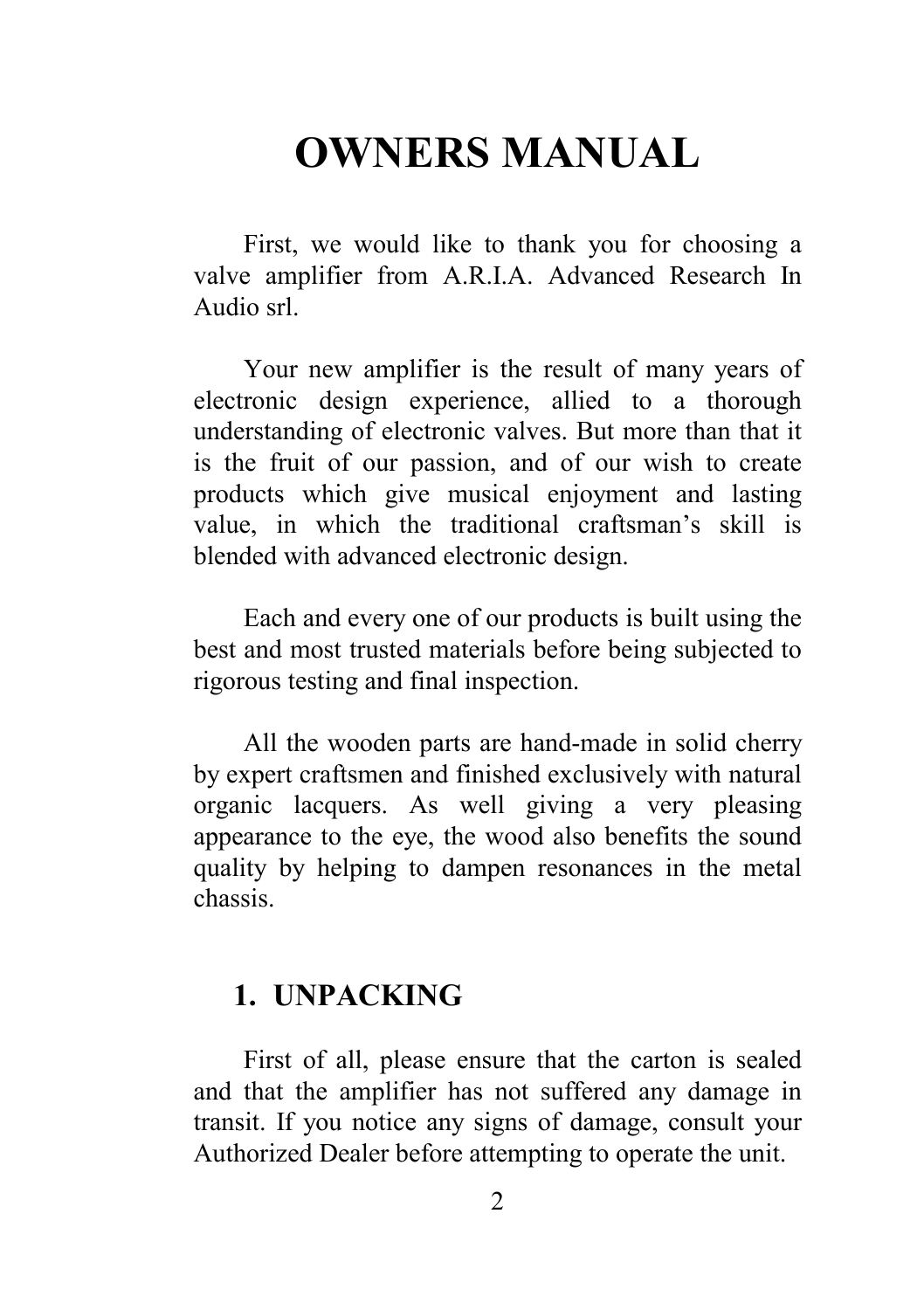To protect delicate parts against shocks during

transport, valves are normally packed separately.

Please refer to the fitting instructions for valves contained in this Manual.

## IMPORTANT !

When unpacking an amplifier which is cold, allow it to stand for sufficient time to reach normal room temperature before attempting to operate it. This precaution will allow any condensation which may have formed on the electronic parts to fully dissipate.

Keep the original carton and packing material in a safe place. You will need it in the unlikely event that you need to send the unit for service or if you need to transport it for any other reason.

# 2. AMPLIFIER PLACEMENT

The unit should be placed on a safe, stable surface, out of reach of children or pets. Adequate ventilation is required above and around the unit. Take care not to expose the unit to high temperature or humidity.

# 3. REMOVAL OF THE PROTECTIVE VALVE COVER & FITTING THE VALVES

The *Simply Italy* can be supplied with a protective cage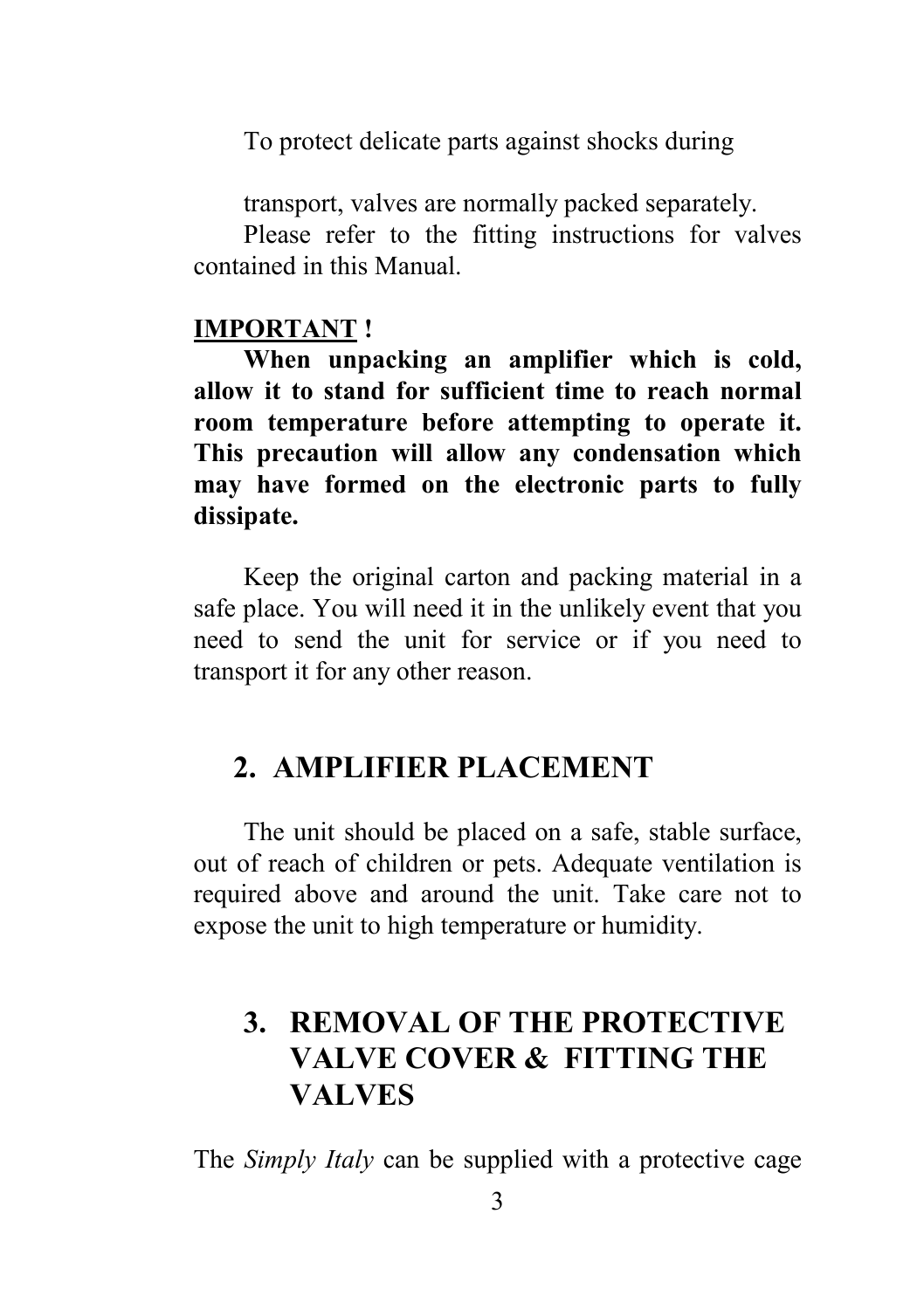for the valves. This can be removed to allow valve fitting and replacement. A hexagonal key is supplied for this purpose. To remove the cage, proceed as follows:

- Insert the hexagonal key into the holes on the top of the valve cage.
- Locate the screws holding the valve cage in place, and unscrew each one.
- When the valve cage is free from the screws, lift it clear.
- Replacement of the valve cage is the reverse of the above procedure.

Fit the valves into their corresponding sockets (valve V1 to position V1 etc.), noting the position of the guide (or pins) which ensure the correct orientation for each valve.

When fitting (or removing) valves, use firm but gentle pressure.

Never use force !

# 4. CONNECTING INPUTS AND **OUTPUTS**

Connect your loudspeaker cables to the output terminals on the amplifier, taking care to respect the polarity  $(+ to +, -to -)$ .

The nominal output impedance is 6 ohm. Speakers with nominal impedance of 4 ohm or 8 ohm can be connected without problems.

Connect the cables from your source components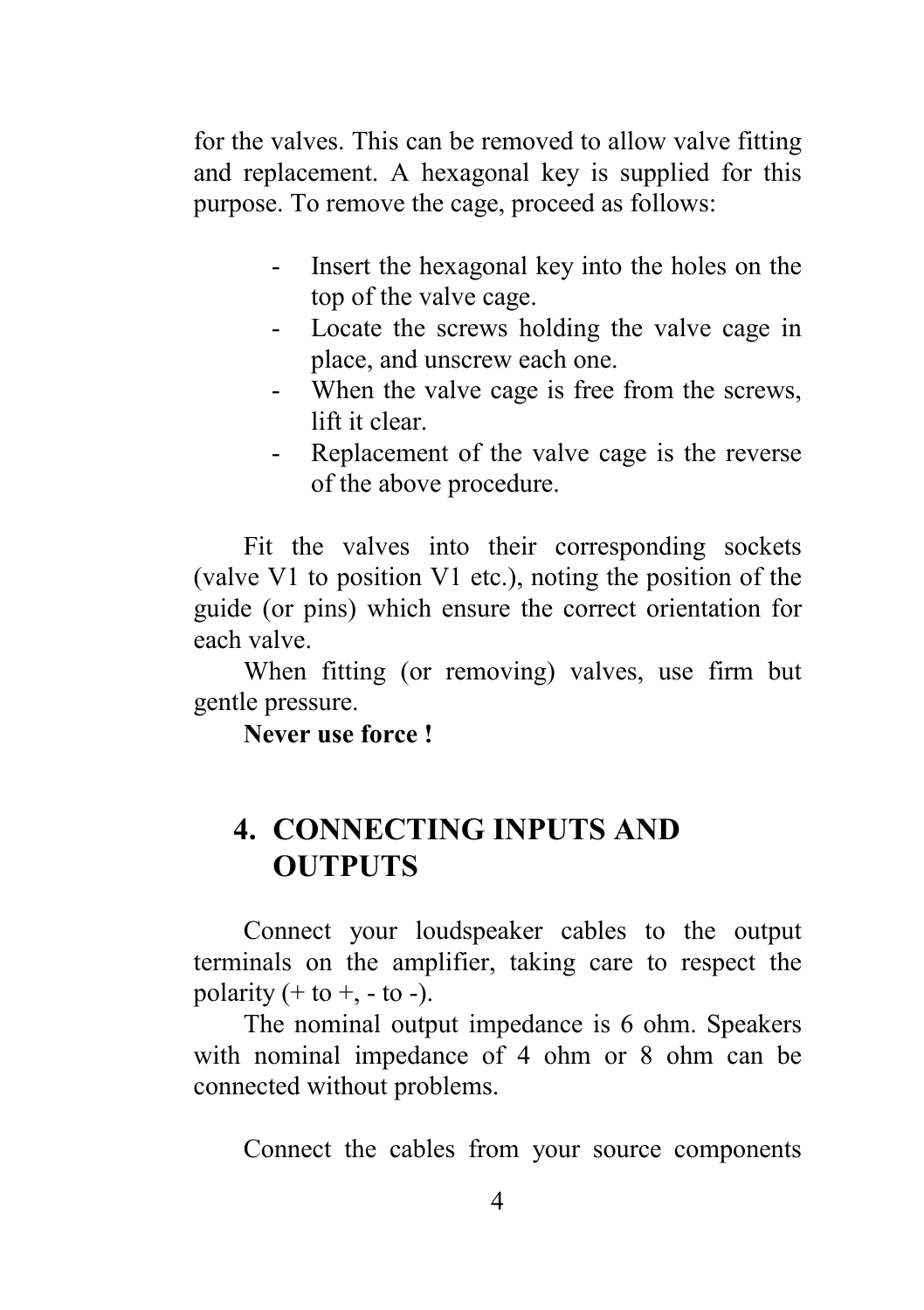(CD player, Tuner, etc.) to the RCA input connectors.

# 5. CONNECTION TO MAINS

Before connecting the mains cable and switching on, make sure that your local power supply voltage corresponds to the value shown on the rear panel of the unit.

Never connect the amplifier to a mains supply of a different voltage to that shown on the unit !

Mains fuses are located in the IEC mains input socket located on the rear of the unit. The correct value is indicated on the rear panel and also in the technical specifications at the end of this Manual.

If you need to replace a mains fuse, always use one of the same type and rating !

# 6. OPERATION

Before switching on, ensure that the volume control is at the minimum (fully anticlockwise) position.

After switching on, allow around 30 seconds for the valves to stabilize and begin operating before turning up the volume control.

The amplifier will give its best listening performance when fully warmed-up, which takes around 15 minutes from switch-on.

When switching between source signals, and before switching the unit off, make sure that the volume control is at zero.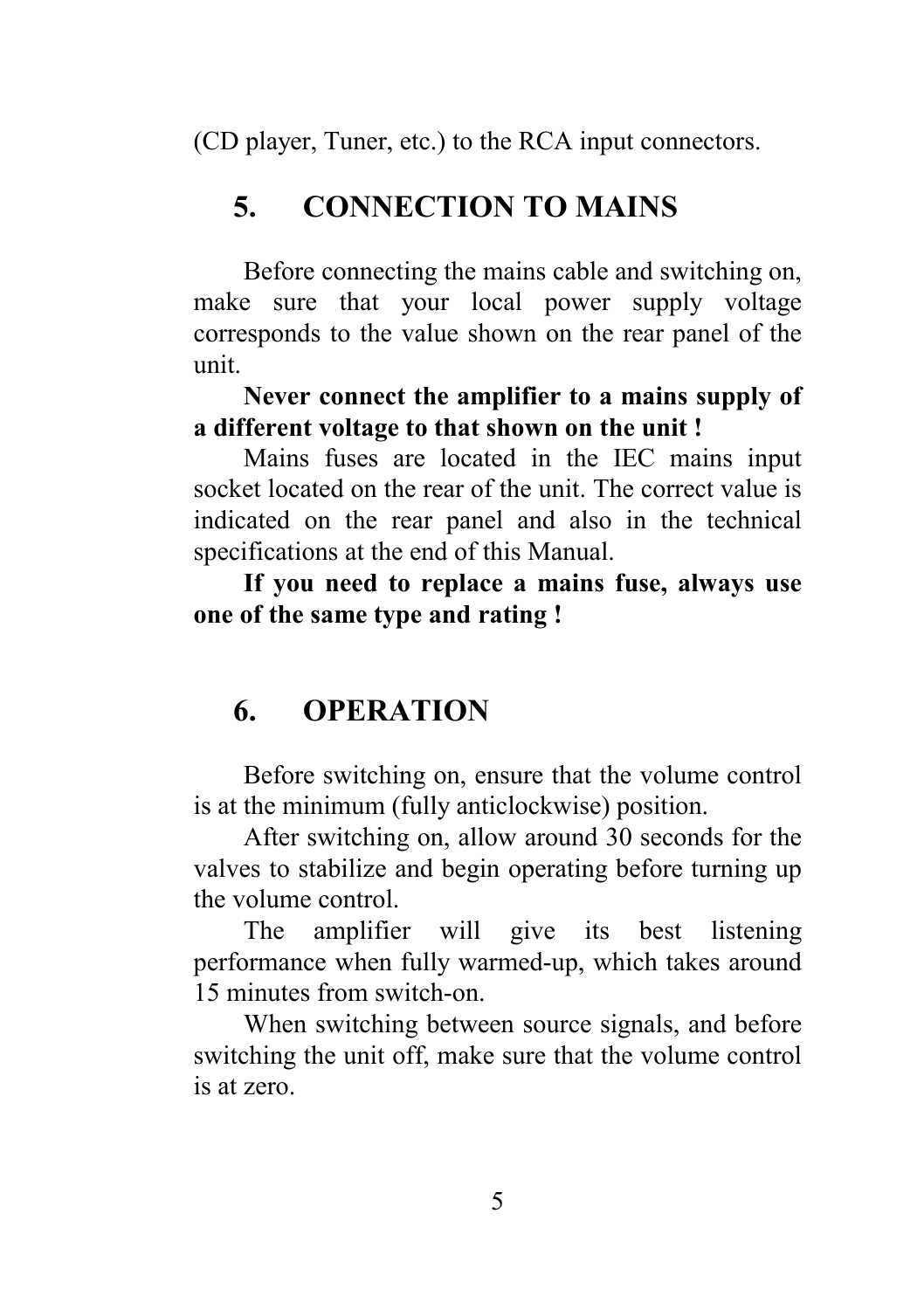# 7. FEEDBACK CONTROL

The feedback control switch allows user adjustment of the amount of feedback applied to the amplifier`s internal circuit. In the front position, the feedback applied is approx. 5dB; in the rear position 2 the feedback is lower, approx. 1.8dB.

The choice between the two positions will depend on user preference; a difference in the level of feedback can provide an improvement in the interface between amplifier and loudspeaker. Feedback affects some of the amplifier`s parameters, such as damping factor, bandwidth, distortion etc., therefore you should choose the position that sounds the best during a listening session. There is no need to switch off or lower the listening volume.

# 8. SAFETY AND MAINTENANCE

# Do not open the amplifier!

High voltages are present inside. There are no user serviceable parts inside, and all service operations should be undertaken only by an Authorised Service Centre.

Please note that any service work or modification to the unit carried out by unauthorised personnel may void the warranty. Refer any service queries to an authorised dealer.

#### Do not spill liquid into the amplifier.

If that should happen, switch off immediately and remove the mains plug from the wall. Have the amplifier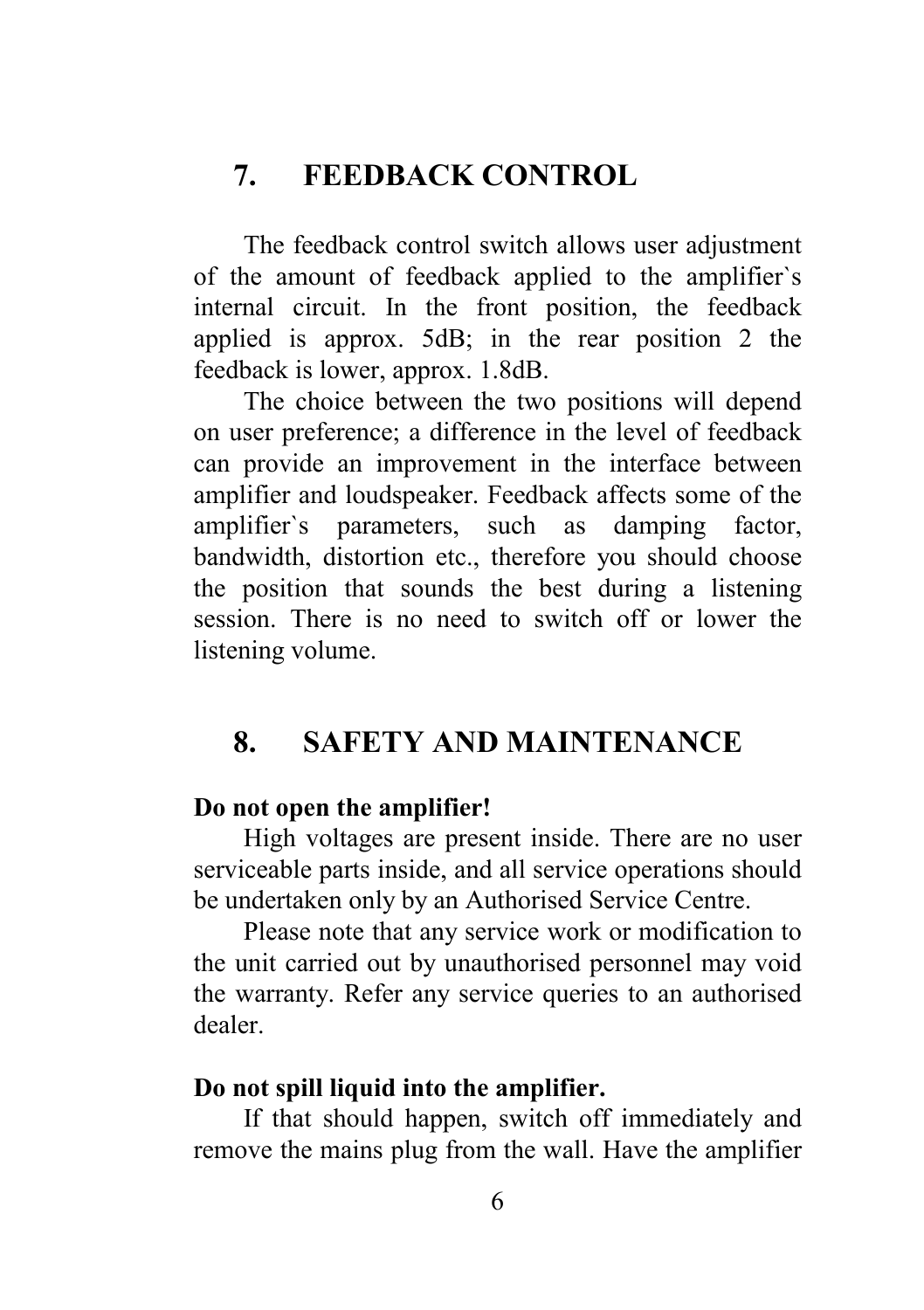checked by an Authorised Service Centre.

When inserting the mains plug into the wall socket or mains outlet, make sure that the on/off switch on the unit is in the off position.

If you do not intend to use the unit for a long period, remove the mains plug from the mains supply.

# Cleaning the amplifier

You should clean the unit only when it is switched off and the valves are cold.

Use a soft dry cloth. Do not use solvents or alcohol based detergents.

Do not rub hard when cleaning the printed lettering.

# Never attempt to remove the valves when the unit is switched on !

If you need to remove and replace the valves, do so only when the valves are cold and the unit is switched off.

The amplifier is supplied with a valve protection grille, which will prevent accidental touching of the valves when hot during use. The grille is perforated to allow adequate ventilation and cooling of the valves.

Never operate the unit if it is covered!

Replace valves only with others of the same type, in matched pairs.

Avoid shocks and vibration to the unit, which can damage or reduce the life of the valves.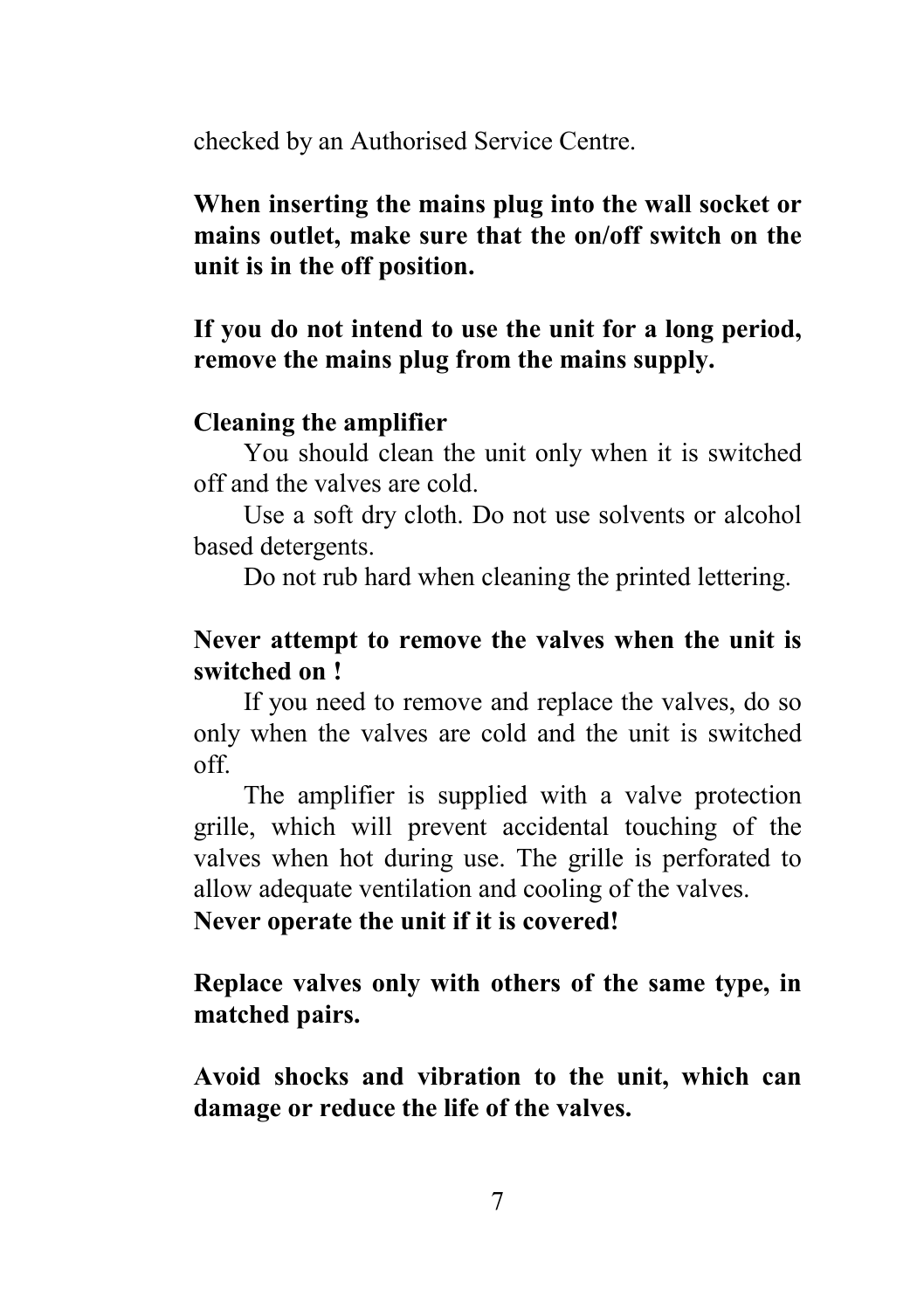# 9. REMOTE CONTROL

Unison Research amplifiers are supplied complete with infrared remote control of volume.

Battery replacement:

Your remote control handset is fitted with a battery type  $CR2032 - 3V$  ( lithium battery ).

To replace the battery, remove the two screws on the front of the handset and lift off the aluminium panel. Replace the battery taking care to respect the polarity, and screw the front panel back on.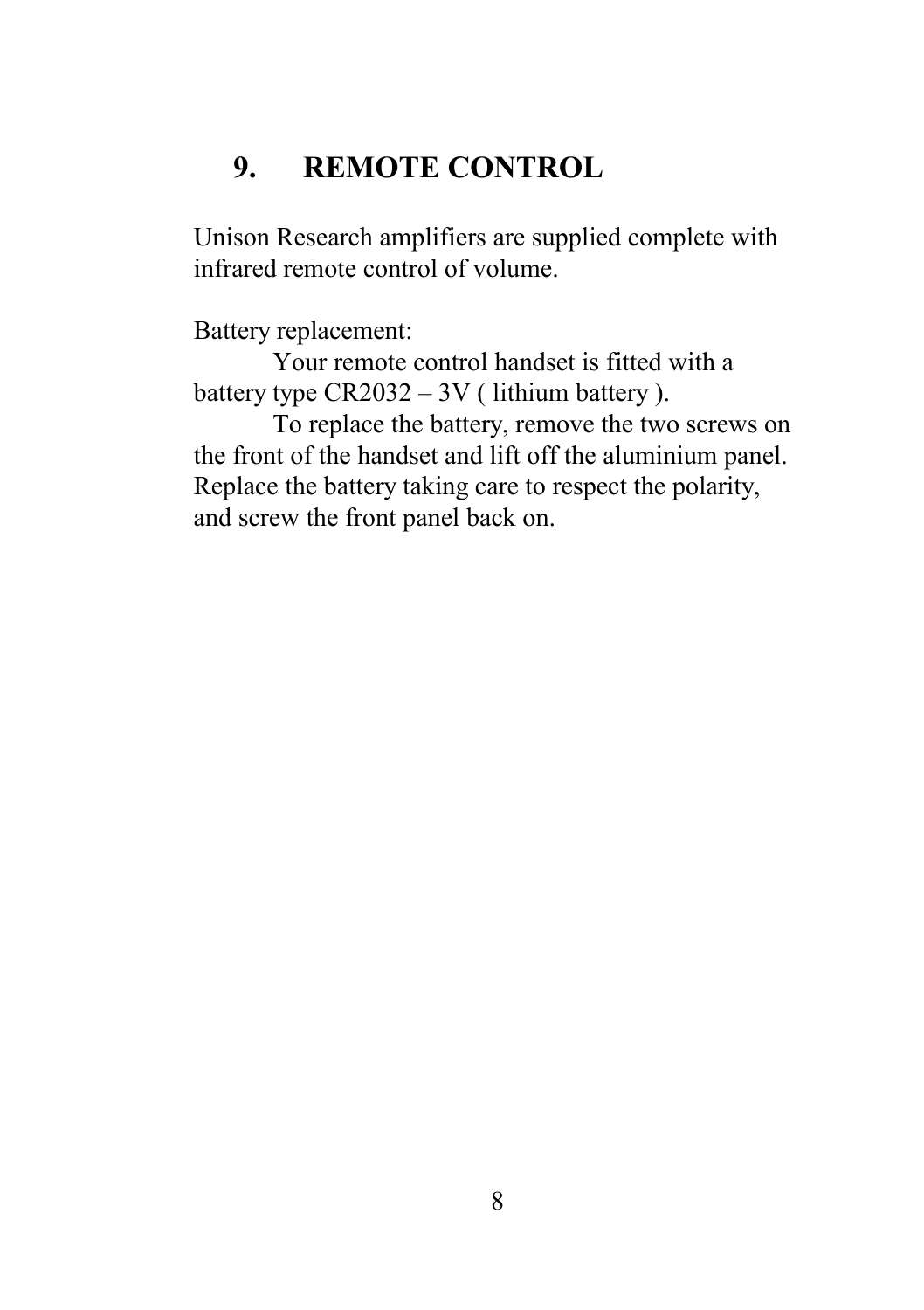# 10. TECHNICAL SPECIFICATIONS

| <b>Output stage:</b>                         | Single-ended, ultralinear, Class-A                                            |  |
|----------------------------------------------|-------------------------------------------------------------------------------|--|
| <b>Output power:</b>                         | Approx. 12 watts per channel                                                  |  |
| <b>Output impedance:</b> 6 Ohm               |                                                                               |  |
| Input impedance: 47kohm / 50 pF              |                                                                               |  |
| <b>Negative feedback:</b> $5 dB$ or $1.8 dB$ |                                                                               |  |
|                                              | Valve complement: $2 \times$ ECC82 (12AU7)                                    |  |
|                                              | 2 x EL34 (6CA7)                                                               |  |
| <b>Power consumption: 85 watt</b>            |                                                                               |  |
| <b>Fuses:</b>                                | T3.15A from 100V to 130V                                                      |  |
|                                              | T1.6A from 220V to 240V                                                       |  |
|                                              | <b>Dimensions (mm.):</b> $26 \text{ cm} \times 35 \text{ cm} \times H$ . 19cm |  |
| Net weight:                                  | 15kg.                                                                         |  |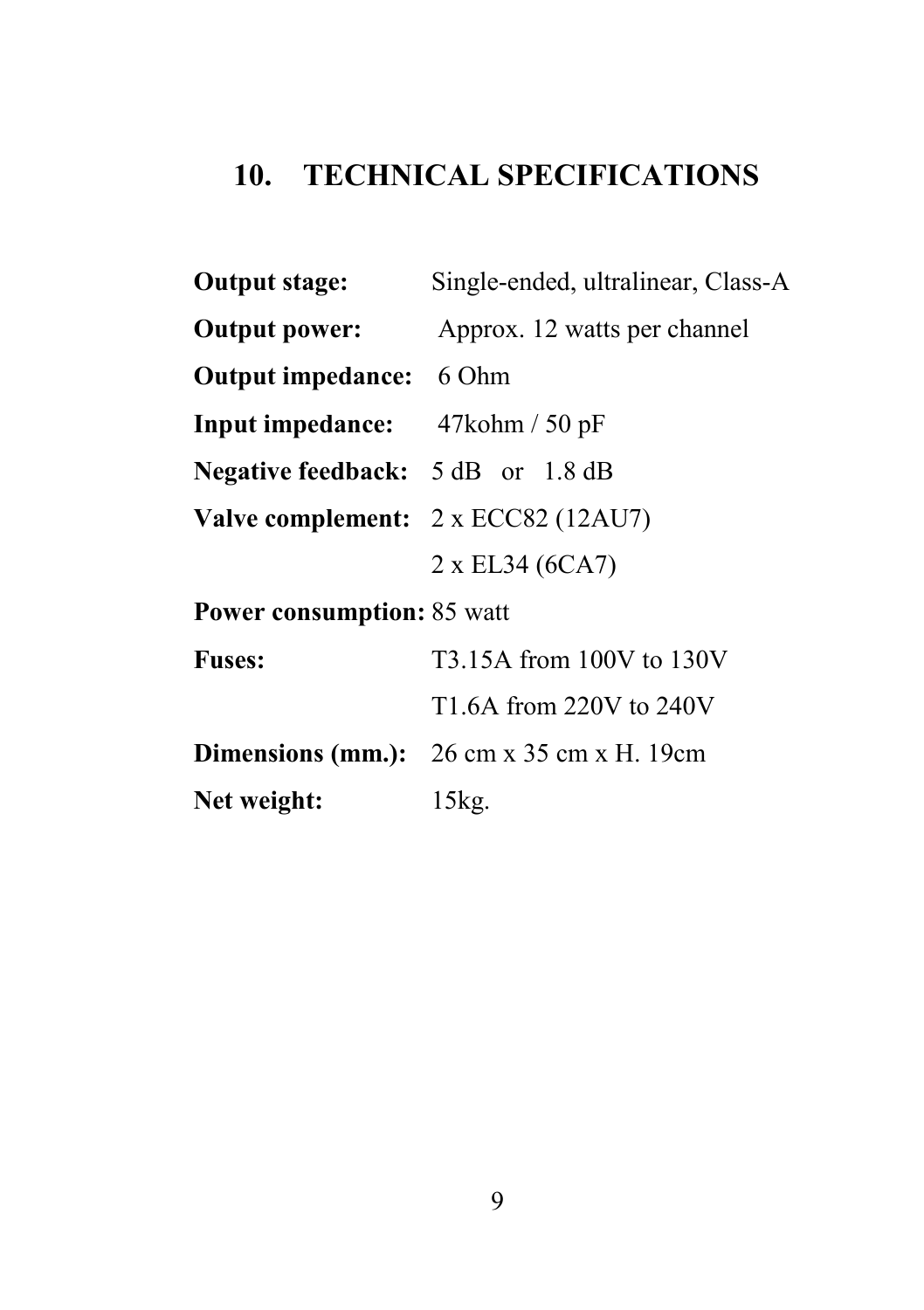# MANUALE D'ISTRUZIONI

Ci congratuliamo e Vi ringraziamo per la fiducia accordataci per aver scelto un amplificatore valvolare A.R.I.A. (Advanced Research In Audio).

La realizzazione di questo componente audio è sicuramente il risultato di una lunga esperienza di progettazione e di una grande conoscenza di tubi elettronici, ma è anche il frutto della nostra passione e della nostra volontà di realizzare pezzi "unici", di grande valore, in cui la tradizionale abilità artigiana si unisce e si integra con un'alta tecnologia elettronica.

Ogni nostro prodotto viene realizzato con materiali di grande affidabilità e pregio e viene infine provato e testato in modo scrupoloso.

Tutte le parti di legno, realizzate in massello di ciliegio o di mogano da esperti artigiani e trattate e verniciate poi esclusivamente con prodotti naturali, oltre alla loro funzionalità estetica, hanno anche il compito di smorzare le risonanze del telaio metallico.

# 1. SBALLAGGIO

Innanzi tutto verificate che l'imballo sia integro e che l'apparecchio non abbia subito danni evidenti da trasporto: nel tal caso non mettete in funzione l'apparecchio, ma consultate prima il vostro Rivenditore.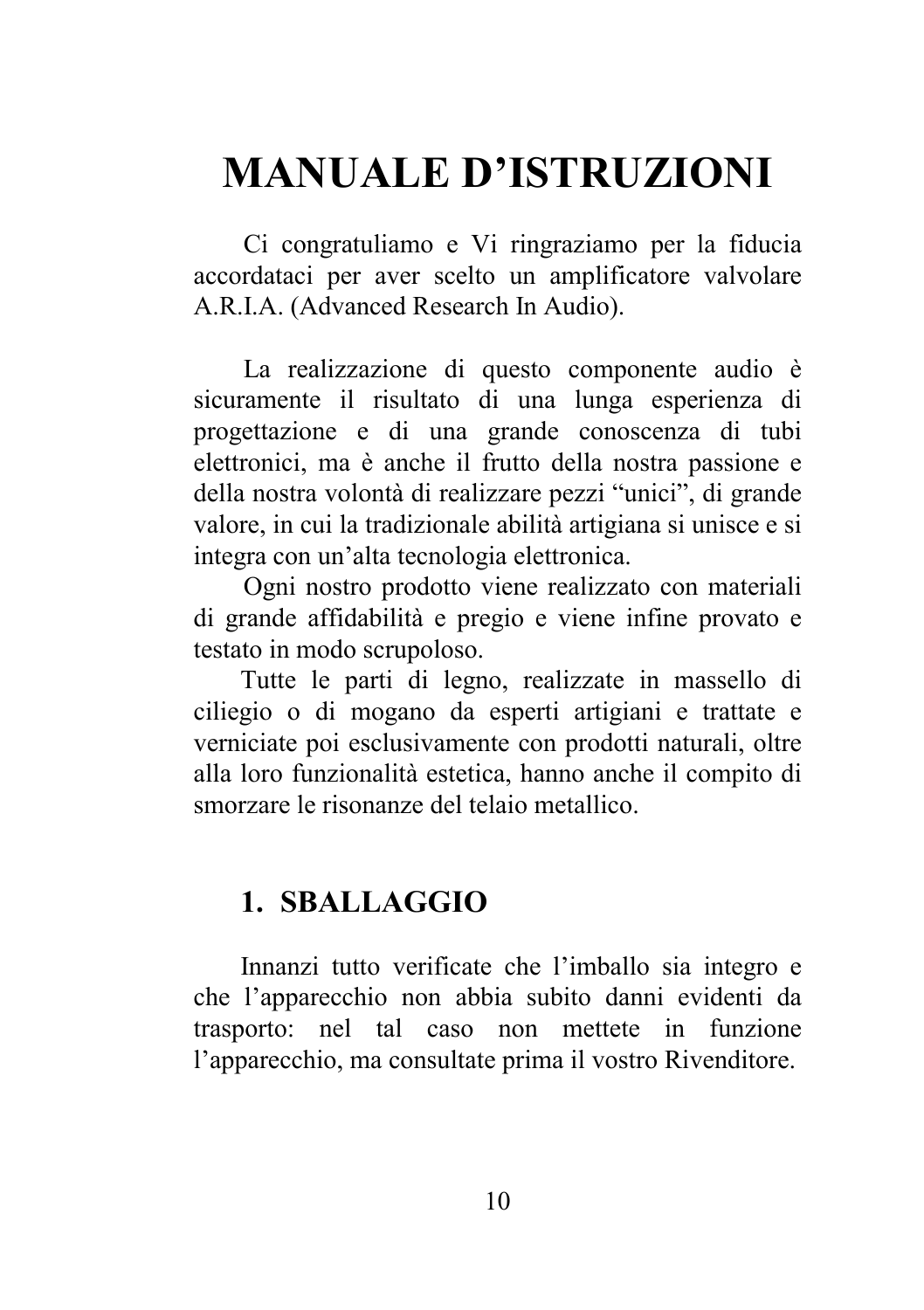Per motivi di trasporto e di dimensioni dell'imballo, alcune parti accessorie possono essere fornite smontate, nel qual caso eseguirne il montaggio seguendo le istruzioni contenute nel presente libretto.

#### IMPORTANTE !

Una volta che l'apparecchio è stato tolto dall'imballo, non effettuatene per qualche ora la connessione alla rete elettrica, per evitare che eventuale condensa provochi danni al suddetto apparecchio a causa della alte tensioni presenti al suo interno.

Tale condensa potrebbe formarsi anche spostando l'apparecchio da un ambiente freddo ad uno caldo: anche in questo caso permettetegli di adeguarsi alla nuova temperatura prima di utilizzarlo.

Conservate l'imballo intatto: vi servirà nel caso in cui doveste riutilizzarlo, e contribuirete così alla tutela dell'ambiente.

# 2. POSIZIONAMENTO DELL'APPARECCHIO

L'apparecchio deve sempre essere sistemato in un posto sicuro, fuori della portata dei bambini ed è necessario assicurargli un'adeguata ventilazione ed evitare di esporlo ad elevate temperature ed umidità.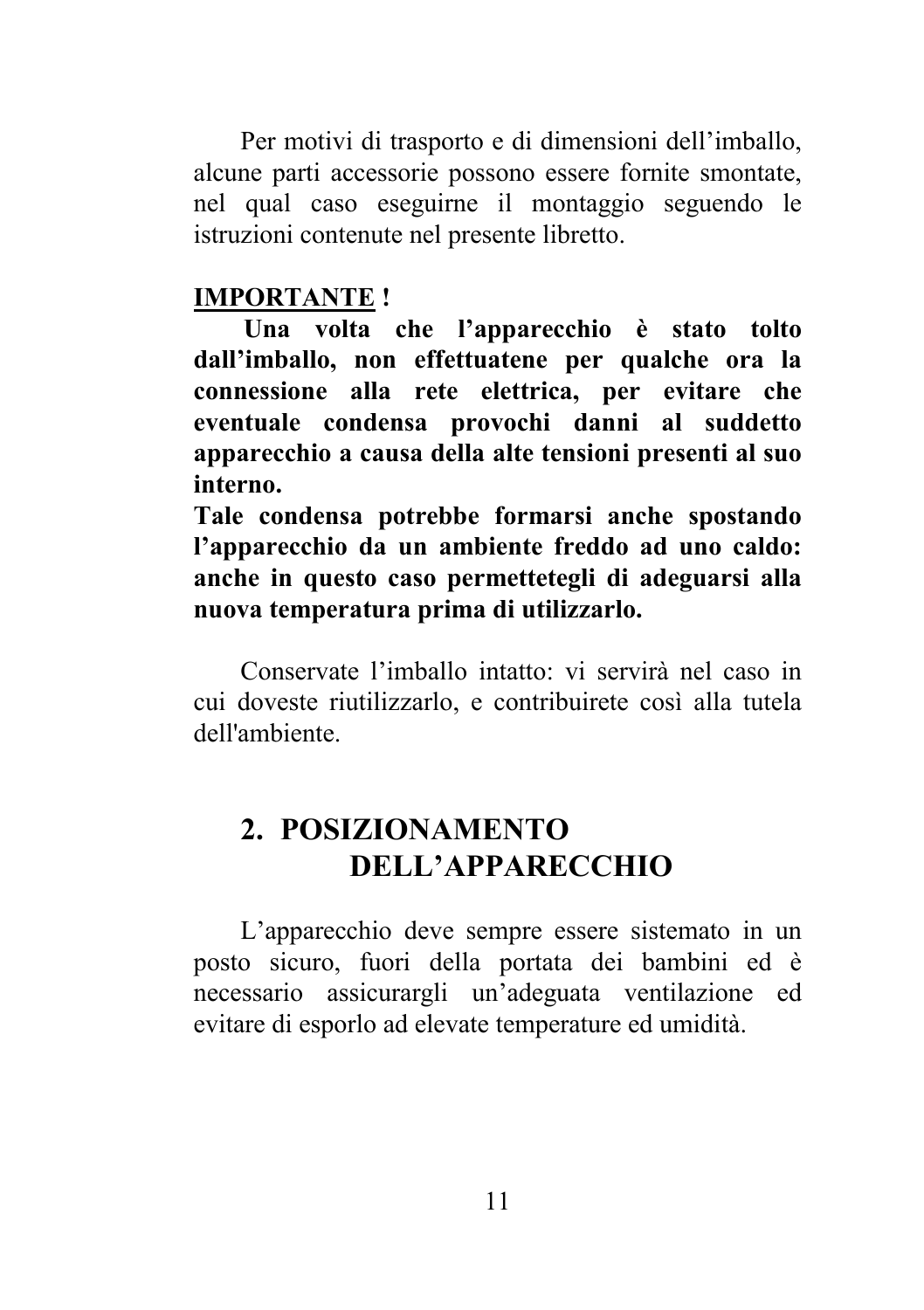# 3. RIMOZIONE DELLA GRIGLIA PROTETTIVA E INSERIMENTO DEI TUBI ELETTRONICI

L'apparecchio può essere provvisto di una griglia optional per la protezione delle valvole. Tale griglia impedisce che accidentalmente si possano toccare le valvole calde; nello stesso tempo questa griglia è forata per permettere l'areazione necessaria al raffreddamento delle valvole.

# Assolutamente non coprire in alcun modo tale griglia.

Per rimuovere la griglia procedere come segue:

- inserire la chiave esagonale fornita nei fori quadrati posti nella parte alta della griglia
- svitare con due giri ognuna delle tre viti che fissano la griglia
- far scivolare in avanti la griglia fino a liberarla dalle viti, e toglierla.

Inserire le valvole negli zoccoli corrispondenti, rispettando la chiave di inserimento e le indicazioni poste sulle stesse.

# 4. COLLEGAMENTO DEGLI INGRESSI E DELLE USCITE DI SEGNALE.

Collegare i cavi degli altoparlanti ai morsetti di uscita dell'amplificatore, rispettando la fase e dei diffusori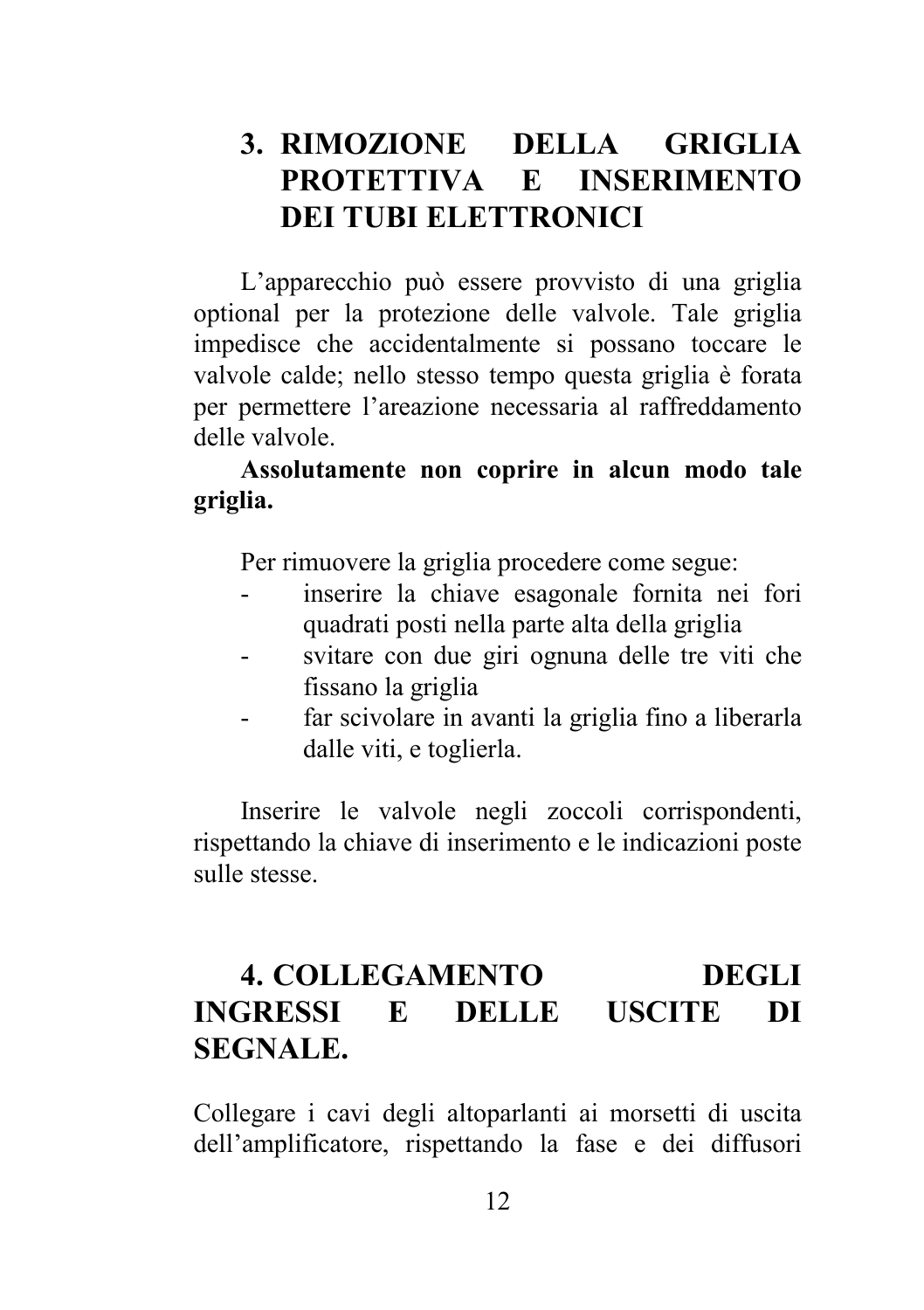utilizzati.

Connettere alle prese RCA corrispondenti le sorgenti di segnale (lettore Compact Disc, Tuner, ….)

# 5. COLLEGAMENTO ALLA RETE.

Prima di accendere l'apparecchio, controllare che la tensione di alimentazione posta sul retro corrisponda a quella locale di rete.

Non collegare mai l'amplificatore ad una tensione di rete diversa da quella indicata!

I fusibili di rete si trovano nel portafusibile incorporato nella presa IEC. Il loro valore corretto è indicato sul retro dell'apparecchio e tra le specifiche tecniche riportate alla fine di questo manuale.

Sostituire i fusibili sempre con altri dello stesso tipo e valore!

# 6. FUNZIONAMENTO

Prima di accendere l'apparecchio, assicurarsi che la manopola del volume sia posizionata sul "minimo", e che resti in tale stato fintanto che le valvole non siano entrate in funzionamento, per evitare transitori di possibile instabilità (minimo 30 secondi).

I migliori risultati sonori si ottengono dopo circa 15 minuti dall'accensione.

Interventi sulle sorgenti o sulle uscite devono essere effettuati ad apparecchio spento, o perlomeno con il volume a zero.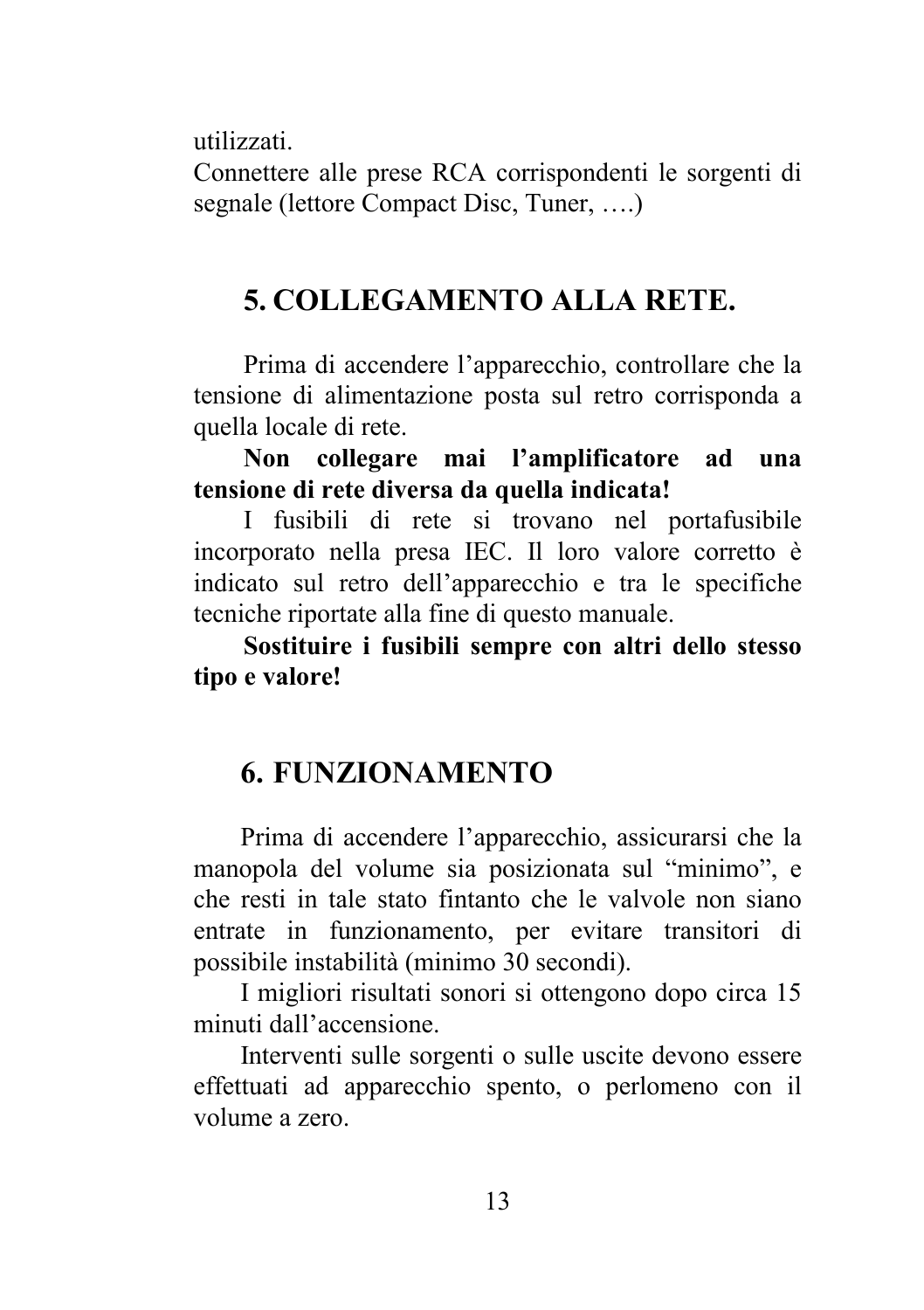# 7. FEEDBACK CONTROL

L'interruttore del feedback control permette di modificare il tasso di retroazione interno all'amplificatore. Nella posizione 1 la retroazione è quella nominale di circa 5dB; nella posizione 2 la retroazione è invece minore, circa 1,8dB.

La scelta tra posizione 1 e 2 è a discrezione dell'utente; una differenza di valore di retroazione può far interfacciare meglio l'amplificatore con i diffusori; si modificano leggermente cioè il fattore di smorzamento, la banda passante, la distorsione, etc. Si scelga quindi la posizione che fa suonare meglio l'impianto. Questa operazione va effettuata direttamente durante l'ascolto con l'apparecchio sempre acceso.

# 8. PRECAUZIONI DI SICUREZZA E **MANUTENZIONE**

## Non aprire l'apparecchio!

Nessun ulteriore intervento oltre a quelli descritti in questo manuale deve essere effettuato dall'utilizzatore.

Per l'assistenza rivolgersi al proprio rivenditore o ad un centro autorizzato.

La non osservanza delle suddette indicazioni comporta l'immediata decadenza della garanzia.

### Non versare liquidi sull'apparecchio.

Se ciò dovesse accadere, togliere immediatamente la spina dalla presa a muro e portare l'apparecchio ad un centro autorizzato.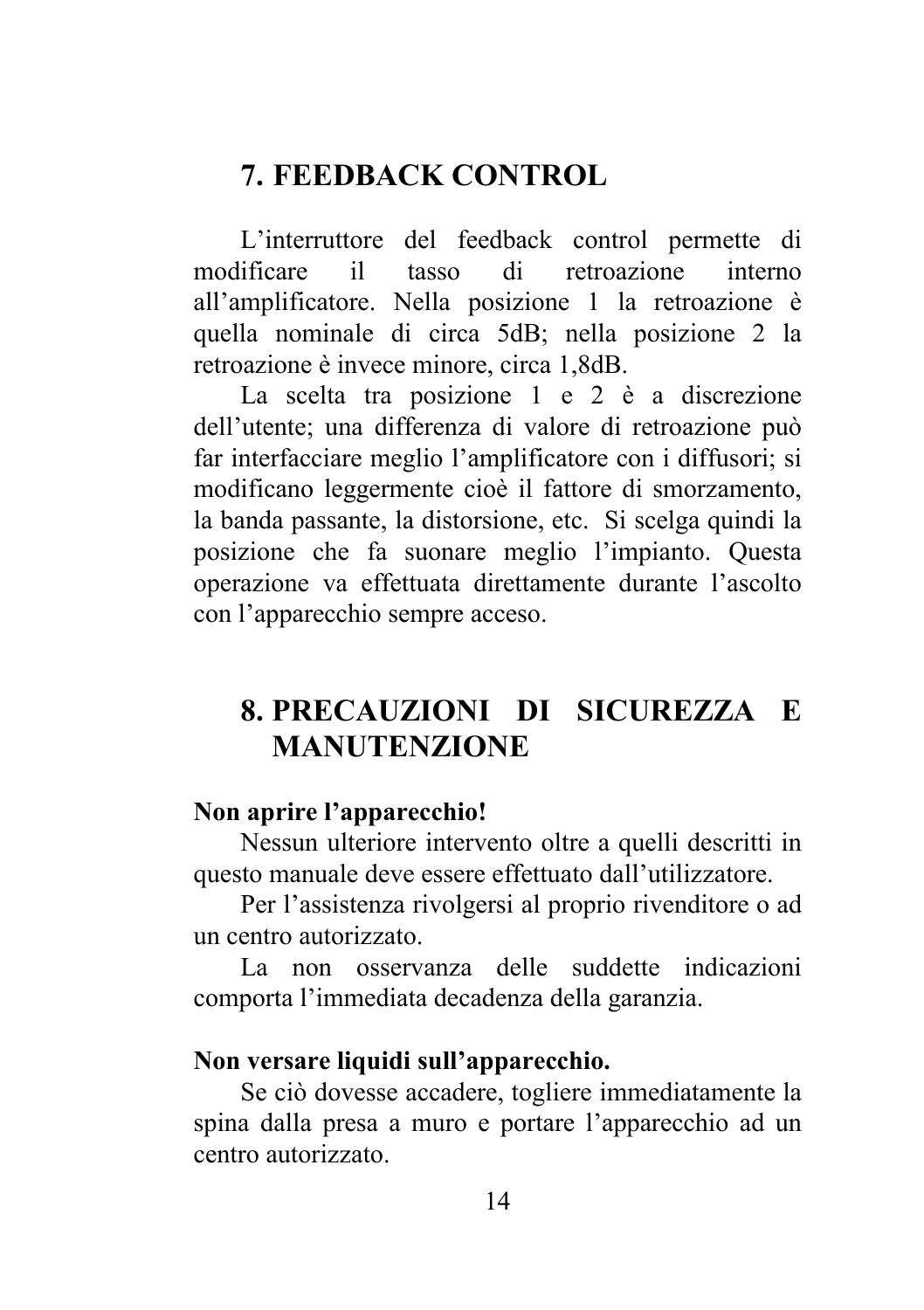Prima di inserire la spina nella presa a muro, assicurarsi che l'interruttore sia nella posizione "OFF".

In caso di lunghi periodi di non utilizzo, staccate la spina dalla presa di rete.

## Pulizia dell'apparecchio.

Tale operazione va eseguita ad apparecchio spento e con le valvole fredde.

Utilizzare un panno morbido ed asciutto. Non usare solventi o detergenti a base di alcool. Non strofinare sulle scritte energicamente.

# E' vietato rimuovere le valvole con l'apparecchio in funzione, o quando sono ancora calde.

E' assolutamente vietato far funzionare l'apparecchio coperto!

Colpi o vibrazioni sono dannosi per la valvole.

Sostituire le valvole esclusivamente con altre dello stesso tipo, possibilmente selezionate a coppie.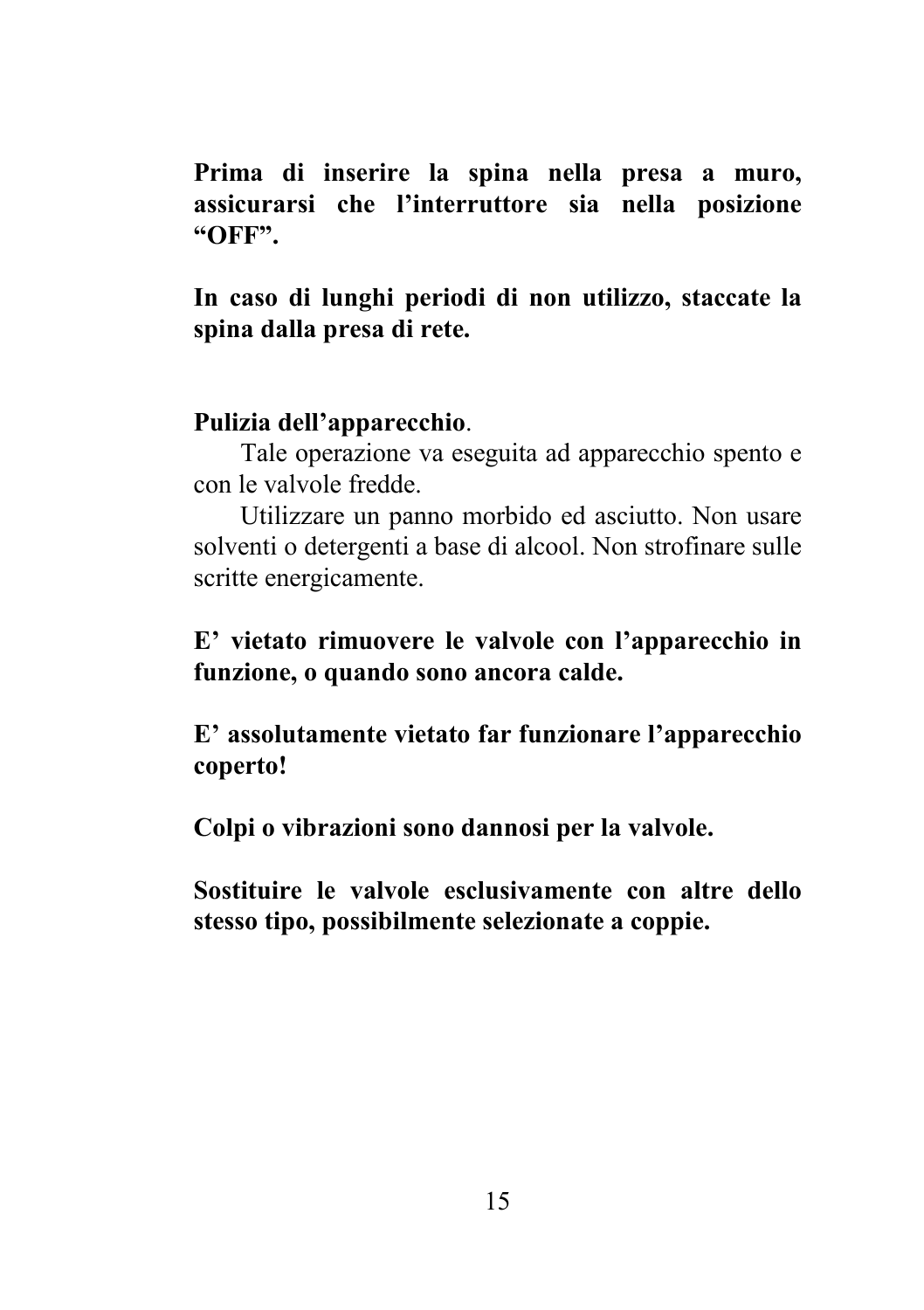# 9. TELECOMANDO

Gli amplificatori Unison Research sono dotati di telecomando a raggi infrarossi per il controllo del volume.

La batteria usata per il telecomando è del tipo litio CR-2032 da 3 volt.

Per la sostituzione, togliere le due viti che fissano il frontale in alluminio del telecomando. Nell'inserimento della nuova batteria rispettare le polarità indicate.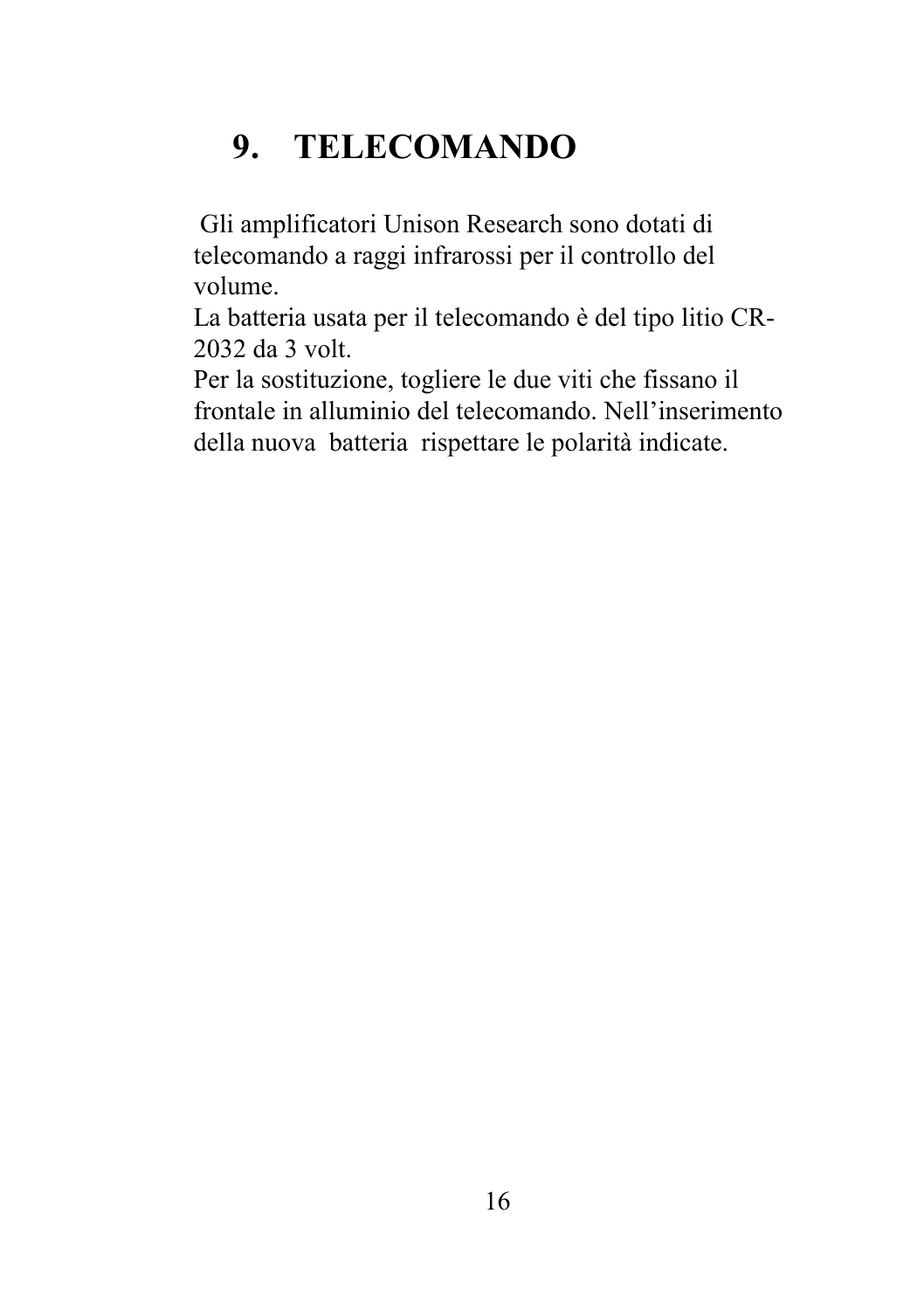# 10. CARATTERISTICHE

| Stadio d'uscita:                        | Single-ended, ultralineare,         |  |  |
|-----------------------------------------|-------------------------------------|--|--|
|                                         | Class-A                             |  |  |
| Potenza d'uscita:                       | Circa 12 watt per canale            |  |  |
| Impedenza d'uscita:                     | 6 Ohm                               |  |  |
| Impedenza d'ingresso:                   | 47 kOhm / 50 pF                     |  |  |
| Retroazione negativa:                   | 5 dB or 1.8 dB                      |  |  |
| Valvole:                                | 2 x ECC82 (12AU7A)                  |  |  |
| 2 x EL34 (6CA7)                         |                                     |  |  |
| Potenza assorbita:                      | 85 watt                             |  |  |
| <b>Fusibili:</b>                        | T 3.15A per tensioni da 100V a 130V |  |  |
| T 1.6A per tensioni da 220V a 250V      |                                     |  |  |
| Dimensioni:<br>26 cm x 35 cm x H, 19 cm |                                     |  |  |
| Peso netto:                             | Kg. 15                              |  |  |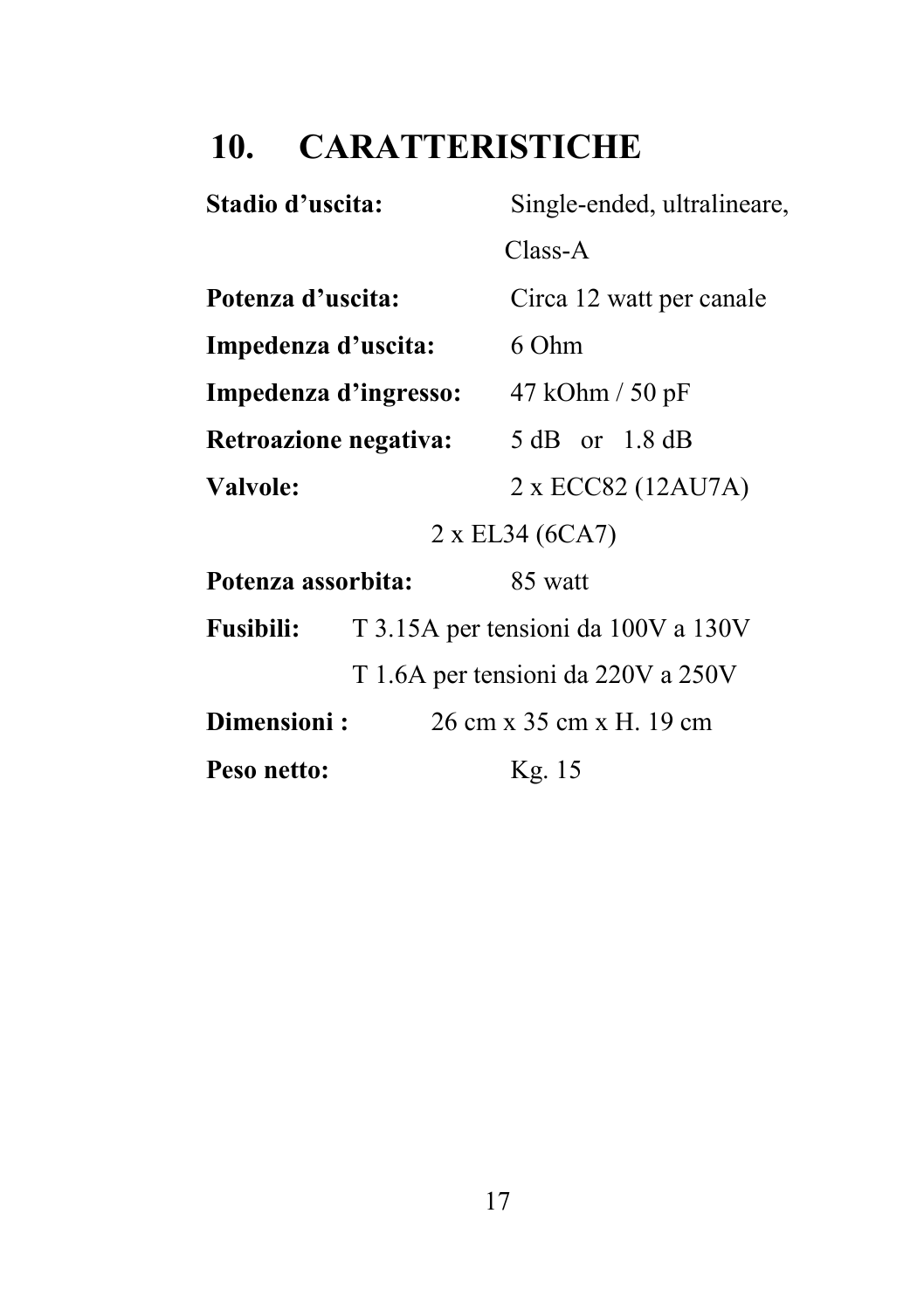# DECLARATION OF CONFORMITY

for

#### Amplifier *SIMPLY TWO*

#### Manufacturer

A.R.I.A. Advanced Research In Audio srl Via E. Barone, 4

31030 Dosson di Casier (TV)

#### ITALY

#### Statement of Conformity

Based on test results using appropriate standards, the product is in conformity with

| Electromagnetic Compatibility Directive | 89/336/EEC |
|-----------------------------------------|------------|
|                                         | 92/31/EEC  |
|                                         | 93/68/EEC  |
| Low Voltage Directive                   | 73/23/EEC  |
|                                         | 93/68/EEC  |

#### Sample test

Standard used:

#### EN 55013-1 : 1993 (and subsequent modifications)

Limits and methods of measurement of radio disturbance characteristics of broadcast receivers and associated equipment

#### EN 61000-3-2 : 1995 (and subsequent modifications)

Electromagnetic compatibility. Part3: Limits – Section 2: Limits for harmonic current emissions (equipment input current  $\leq 16A$  per phase)

#### EN 61000-3-3 : 1995 (and subsequent modifications)

Electromagnetic compatibility. Part3: Limits – Section 2: Limitation of voltage fluctuations and flicker in lowvoltage supply systems for equipment with rated current  $\leq$ 16A

#### EN 60335; EN 61305-1; EN 61305-3; CEI 84-2; CEI 84-3; CEI 84-8.

The tests have been performed in a typical configuration.

This Conformity is indicated by the symbol  $\mathbf{C}\boldsymbol{\epsilon}$ , i.e. « Conformité européenne ».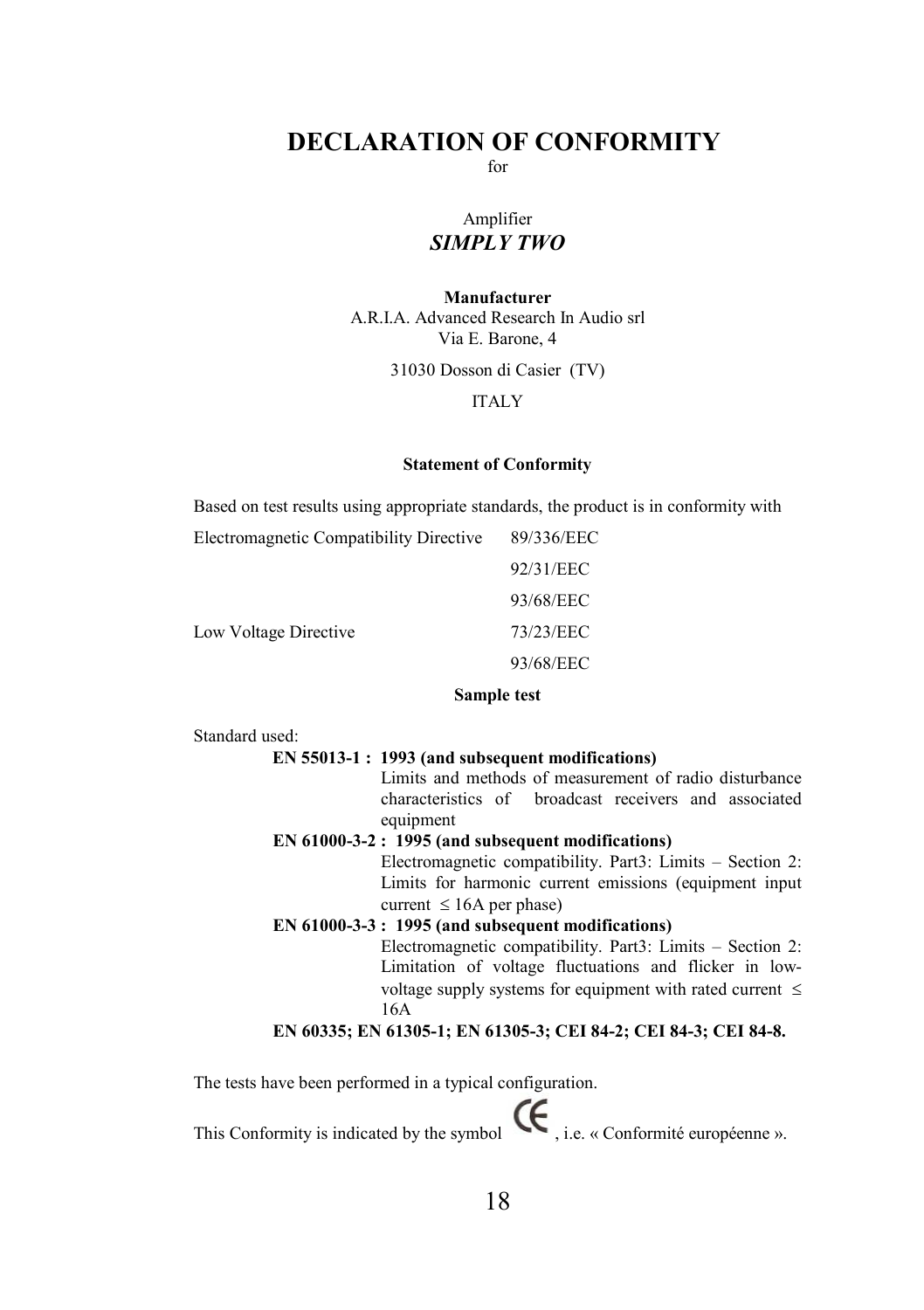

# IT INFORMATIVA AGLI UTENTI

Ai sensi dell'art. 13 de Decreto Legislativo 25 luglio 2005, n.151 "Attuazione delle Direttive 2002/95/CE e 2003/108/CE, relative alla riduzione dell'uso di sostanze pericolose nelle apparecchiature elettroniche, nonché alla smaltimento dei rifiuti"

Il simbolo del cassonetto barrato riportato sull'apparecchiature indica che il prodotto alla fine della propria vita utile deve essere raccolto separatamente dagli altri rifiuti.

L'utente dovrà, pertanto, conferire l'apparecchiatura giunta a fine vita agli idonei centri di raccolta

differenziata dei rifiuti elettronici ed elettrotecnici, oppure riconsegnarla al rivenditore al momento

dell'acquisto di una nuova apparecchiatura di tipo equivalente, in ragione di uno a uno.

L'adeguata raccolta differenziata per l'avvio successivo dell'apparecchiatura dimessa al riciclaggio, al

trattamento e allo smaltimento ambientalmente compatibile contribuisce ad evitare possibili effetti negativi

sull'ambiente e sulla salute e favorisce il riciclo dei materiali di cui è composta l'apparecchiatura.

Lo smaltimento abusivo del prodotto da parte dell'utente comporta l'applicazione delle sanzioni amministrative di cui al D.Lgs. n. 22/1997 (articolo 50 e seguenti del D.Lgs. n. 22/1997).

# GB USER INFORMATION

In conformity with EC Directives 2002/95/CE, 2002/96/CE and 2003/108/CE regarding reduction of the use of dangerous substances in electrical and electronic equipment, and the disposal of waste products.

The crossed bin symbol on products or packages indicates that the product must be disposed of separately from other waste material.

The user should either send the product for disposal to a special collection centre for electronic waste, or return it to the retailer from whom the product was originally purchased if it is to be replaced with a new equivalent product. Provision of special collection facilities for products destined for recycling, treatment and safe disposal is necessary in order to prevent negative effects on health and on the environment. It also enables re-use and/or recycling of the materials used in the manufacture of those products.

Unauthorised disposal of such products by the owner is an offence which may lead to prosecution.

# PL INFORMACJA DLA UŻYTKOWNIKA

W zgodności z dyrektywami 2002/95/CE, 2002/96/CE oraz 2003/108/CE Unii Europejskiej dotyczącymi zredukowania użycia niebezpiecznych substancji w sprzęcie elektrycznym oraz elektronicznym, a także utylizacji odpadów:

Produkty lub opakowania oznaczone symbolem przekreślonego kosza mają być segregowane i wyrzucane oddzielnie wobec innych odpadów.

Użytkownik powinien odesłać zużyty produkt do specjalnego centrum zajmującego się zbieraniem/utylizacją wyżej wymienionych odpadów albo zwrócić do punktu sprzedaży gdzie dany produkt został zakupiony, jeśli ma być on wymieniony na nowy odpowiadający produkt.

Zapewnienie dostępu do centrów składowania i bezpiecznej utylizacji jest niezbędne dla uniknięcia niebezpiecznych skutków dla zdrowia i w trosce o bezpieczeństwo środowiska naturalnego. Pozwala również na ponowne użycie i wprowadzenie do obrotu użytych materiałów na zasadzie recyklingu.

Nieautoryzowane pozbycie się ww. odpadów jest wykroczeniem i może podlegać przewidywanej przez prawo karze administracyjnej.

# ES INFORMACIÓN DEL USUARIO

En conformidad con los directorios 2002/95/CE, 2002/96/CE y 2003/108/CE de la EC en relación con a reducción del uso de sustancias peligrosas en el equipo eléctrico y electrónico, y la disposición de los residuos.

El símbolo cruzado del compartimiento en productos o paquetes indica que el producto debe ser colocado por separado de otro material de desecho.

El usuario si cualquiera envía el producto para la disposición a un centro especial de la colección para la basura electrónica, o lo vuelve al minorista de quien el producto fue comprado originalmente si él es ser substituido por un producto equivalente nuevo.

Disposición de las instalaciones especiales de la colección para los productos destinados para reciclar, el tratamiento y la caja fuerte la disposición es necesaria para prevenir efectos negativos sobre salud y sobre el ambiente. Él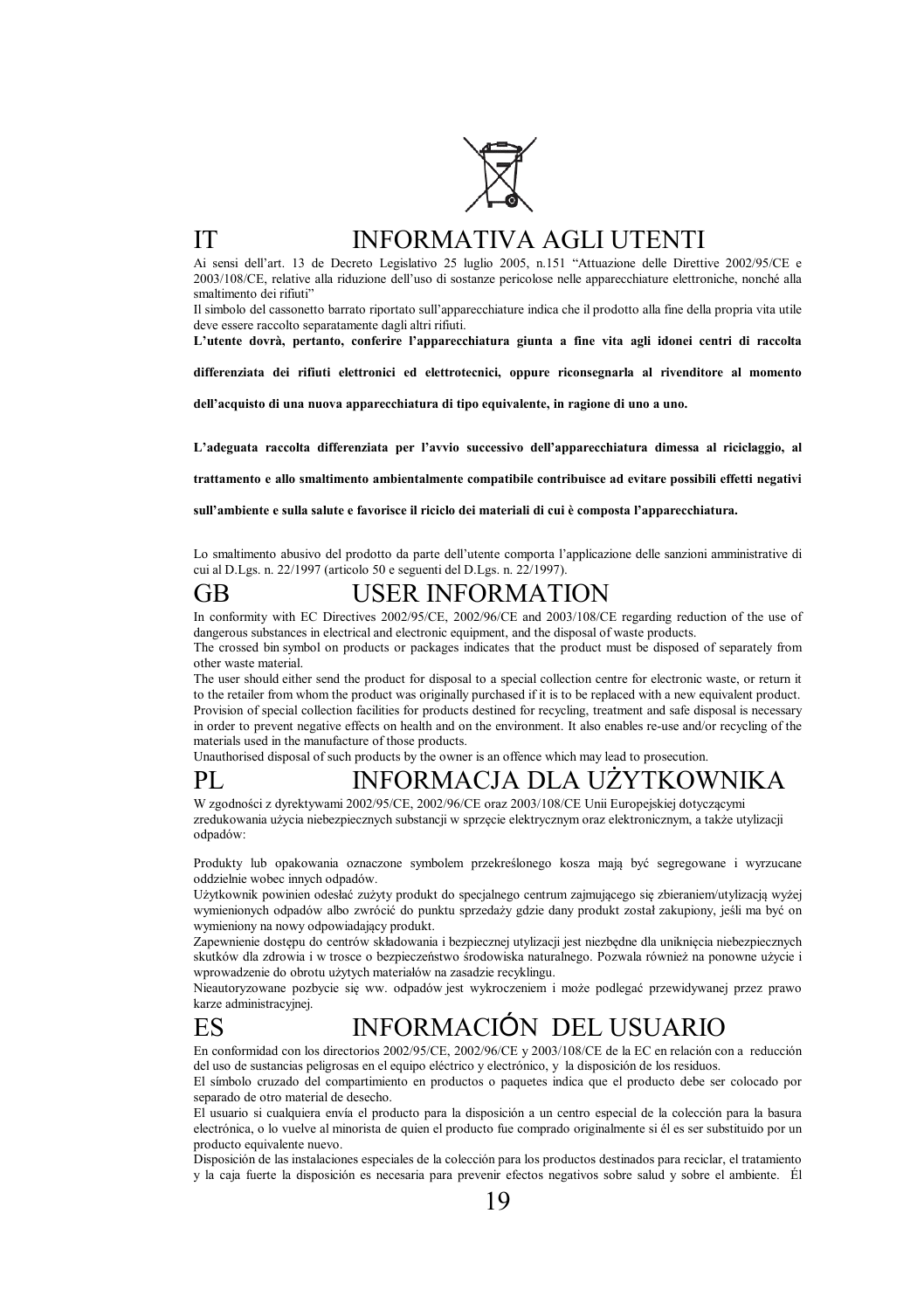también permite la reutilización y/o el reciclaje de los materiales usados en la fabricación de esos productos. La disposición desautorizada de tales productos del propietario es una ofensa que puede conducir a persecución.

# SL INFORMACIJE UPORABNIKU

V skladu z EC predpisi 2002/95/CE, 2002/96/CE in 2003/108/CE, ki zadevajo zmanjšanje uporabe škodljivih substanc v elektronskih in električnih proizvodih in odlaganje odrabljenih produktov.

Simbol prekrižanega koša na proizvodih ali embalaži nakazuje, da mora biti proizvod odvržen ločeno od ostalega odpadnega materiala. Uporabnik naj bi proizvod poslal v center za zbiranje odpadnih elektronskih naprav ali ga vrnil proizvajalcu, od katerega ga je odkupil, če naj bi bil proizvod zamenjan. Možnost posebnih zbiranj za proizvode namenjene recikliranju, obdelavi ali uničenju, je potrebna za preprečitev negativnih učinkov na zdravje in okolje. Hkrati onemogoča ponovno uporabo in/ali nepravilno oz. nestrokovno recikliranje materialov, uporabljenih za take proizvode.

Nepooblaščeno odlaganje takih proizvodov je prekršek in lahko vodi k sodnemu pregonu.

# SW ANVÄNDARINFORMATION

I överensstämmelse med EC direktiven 2002/95/CE, 2002/96/CE och 2003/108/CE angående reducering av användandet av hälsovådliga ämnen i elektronikmaterial och bortskaffande av avfallsprodukter.

Den överkryssade soptunnan indikerar att produkten måste avfallssorteras.

Slutanvändaren skall antingen lämna produkten vid särskild återvinningsstation för elektroniskt avfall eller, i de fall produkten skall ersättas av en likvärdig produkt, återlämna produkten till den återförsäljare som ursprungligen sålt den.

Ombesörjande av speciella avfallsstationer, ämnade för produkter med särskilda krav för återvinning, skötsel och säkert bortskaffande, är nödvändigt för att förhindra negativa effekter på hälsa och miljön. De möjliggör också återanvändning och återvinning av de material som använts för att tillverka produkten.

Olovligt bortskaffande av sådana produkter av ägaren är en överträdelse som kan leda till åtal.

# NL GEBRUIKERSINFORMATIE

Conform de EC richtlijnen 2002/95/CE, 2002/96/CE en 2003/108/CE betreffende vermindering van het gebruik van gevaarlijke stoffen in elektrische en electronische apparatuur, en het wegwerpen van afvalstoffen.

Het symbool van een doorgekruiste ton op producten of verpakkingen betekent dat het product apart van ander afval moet worden weggeworpen.

De gebruiker dient ofwel het product naar een speciaal verzamelcentrum voor electronisch afval te sturen, of het terug te brengen naar de winkel waar het product is gekocht als het vervangen wordt met een nieuw soortgelijk product.

Het verschaffen van speciale verzamelfaciliteiten voor producten bedoeld voor recylcen, bewerking en veilige afvalverwerking is noodzakelijk om negatieve effecten op de gezondheid en het milieu te voorkomen. Ook maakt het hergebruik en/of het recyclen mogelijk van de materialen die gebruikt zijn bij het maken van deze producten. Ongeoorloofd dumpen van zulke producten door de eigenaar is een overtreding die kan leiden tot justitiele vervolging.

# NO INFORMASJON TIL FORBRUKER.

I overensstemmelse med EC direktivene 2002/95/CE, 2002/96/CE og 2003/108/CE angående reduksjon av bruken av farlige stoffer i elektrisk og elektronisk utstyr og avskaffelse av defekte produkter.

Produkter eller emballasjer merket med et overkrysset produktsymbol skal kastes separat fra annen søppel. Forbrukeren skal enten sende produktet til avfallsortering på egent sted for denne typen spesialavfall, eller returnere produktet til forhandleren hvor produktet opprinnelig ble kjøpt hvis det skal erstattes med et nytt tilsvarende produkt.

Spesielle oppsamlingsfasiliteter for produkter beregnet for resirkulering, behandling og sikker avskaffelse er nødvendig for å hindre negative effekter på helse og miljø. Dette sikrer også gjenbruk og/eller resirkulering av materialene som er brukt i produksjonen av disse produktene. Uautorisert avskaffelse av slike produkter er straffbart.

#### FR INSTRUCTIONS A DESTINATION DE L'UTILISATEUR

Conformément aux directives Européennes 2002/95/CE, 2002/96/CE et 2003/108/CE portant sur la réduction de l'utilisation des substances dangereuses présentes dans les équipements électriques et électroniques ainsi que dans les déchets.

Le symbole de la poubelle barrée placé sur les produits ou leurs emballages indique que ce produit ne doit pas être mélangé avec d'autres détritus.

L'utilisateur doit soit renvoyer le produit à un centre de traitement des déchets électroniques spécifique, soit le retourner à son revendeur lui ayant vendu le produit en cas de rachat d'un nouveau produit.

La mise en place d'un tel dispositif de prise en charge permettant le recyclage et le traitement de ces produits est destiné à éviter leurs effets néfastes sur la santé et l'environnement. Cela permet également la réutilisation ou le recyclage de des produits dans les processus de fabrication de nouveaux appareils. Tout contrevenant à ces dispositions est passible de poursuites pénales.

# DE Entsorgung von Elektrogeräten durch Benutzer in privaten Haushalten in der EU